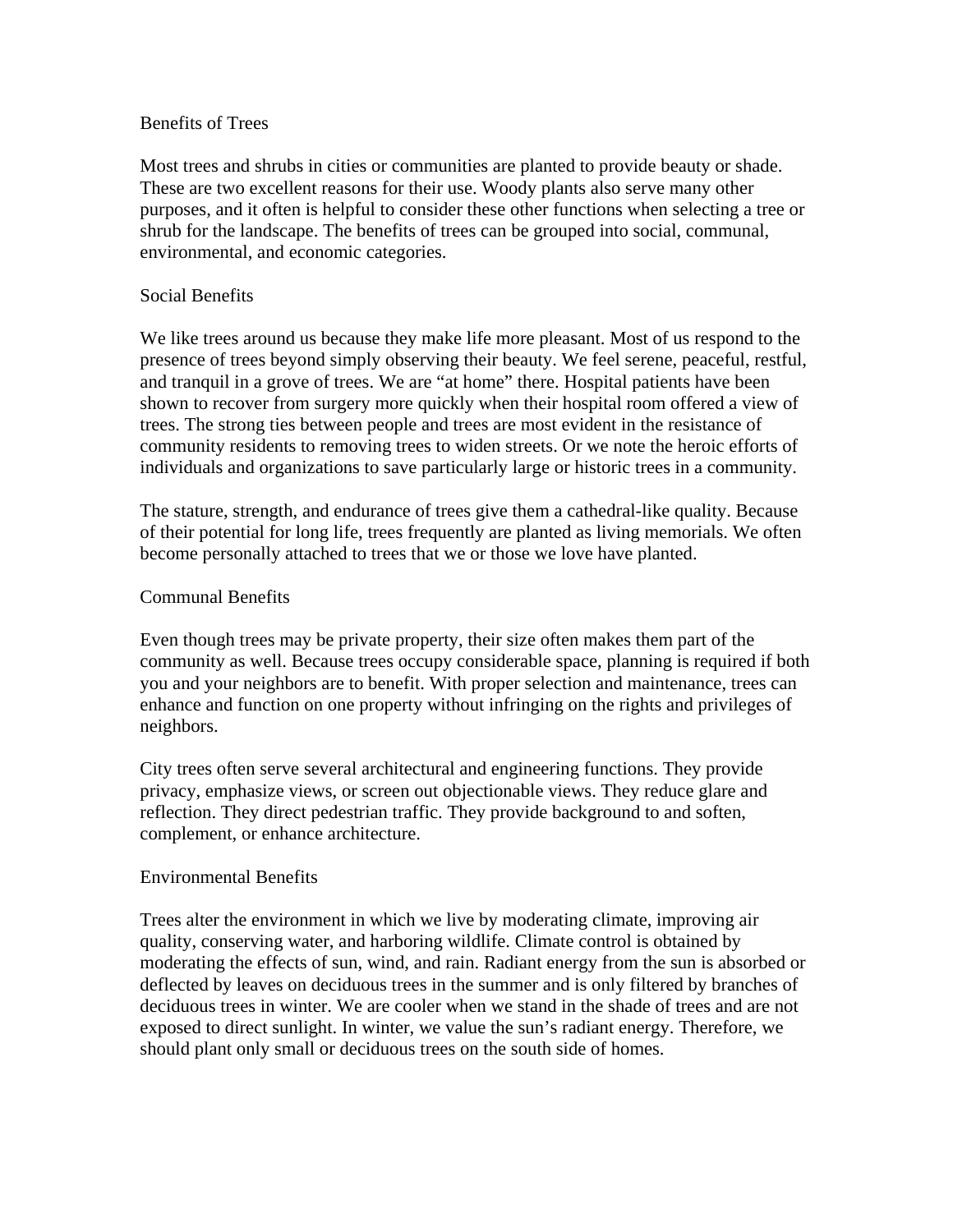Wind speed and direction can be affected by trees. The more compact the foliage on the tree or group of trees, the greater the influence of the windbreak. The downward fall of rain, sleet, and hail is initially absorbed or deflected by trees, which provides some protection for people, pets, and buildings. Trees intercept water, store some of it, and reduce storm runoff and the possibility of flooding.

Dew and frost are less common under trees because less radiant energy is released from the soil in those areas at night.

Temperature in the vicinity of trees is cooler than that away from trees. The larger the tree, the greater the cooling. By using trees in the cities, we are able to moderate the heatisland effect caused by pavement and buildings in commercial areas.

Air quality can be improved through the use of trees, shrubs, and turf. Leaves filter the air we breathe by removing dust and other particulates. Rain then washes the pollutants to the ground. Leaves absorb carbon dioxide from the air to form carbohydrates that are used in the plant's structure and function. In this process, leaves also absorb other air pollutants such as ozone, carbon monoxide, and sulfur dioxide and give off oxygen.

By planting trees and shrubs, we return to a more natural, less artificial environment. Birds and other wildlife are attracted to the area. The natural cycles of plant growth, reproduction, and decomposition are again present, both above and below ground. Natural harmony is restored to the urban environment.

# Economic Benefits

Individual trees and shrubs have value, but the variability of species, size, condition, and function makes determining their economic value difficult. The economic benefits of trees can be both direct and indirect. Direct economic benefits are usually associated with energy costs. Air-conditioning costs are lower in a tree-shaded home. Heating costs are reduced when a home has a windbreak. Trees increase in value from the time they are planted until they mature. Trees are a wise investment of funds because landscaped homes are more valuable than nonlandscaped homes. The savings in energy costs and the increase in property value directly benefit each home owner.

The indirect economic benefits of trees are even greater. These benefits are available to the community or region. Lowered electricity bills are paid by customers when power companies are able to use less water in their cooling towers, build fewer new facilities to meet peak demands, use reduced amounts of fossil fuel in their furnaces, and use fewer measures to control air pollution. Communities also can save money if fewer facilities must be built to control storm water in the region. To the individual, these savings are small, but to the community, reductions in these expenses are often in the thousands of dollars.

# Trees Require an Investment